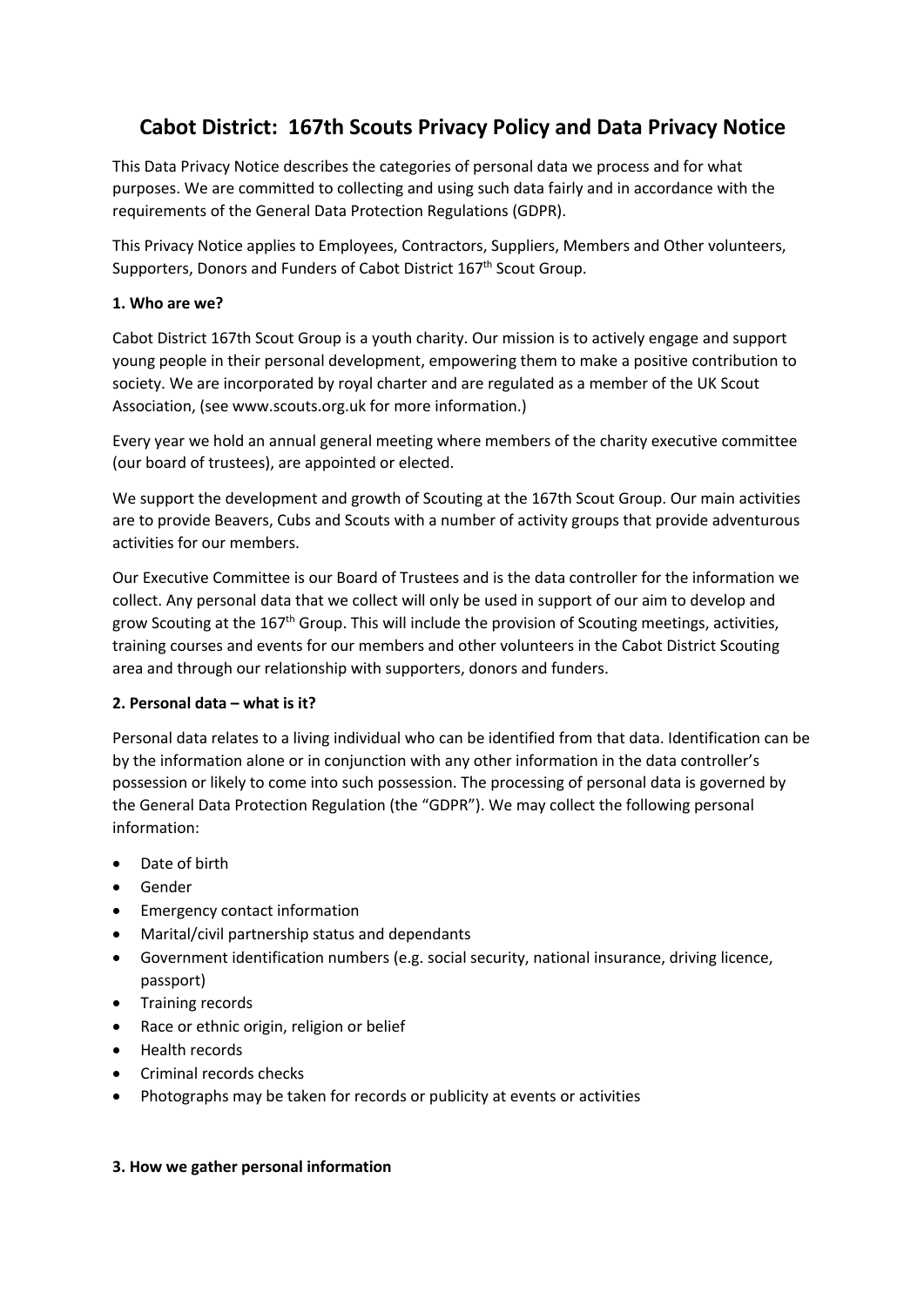The majority of the personal information we hold, is provided to us directly by adults or by the parents or legal guardians of youth members verbally, by email, in paper form or via our online systems – Online Scout Manager and Compass. In the case of adult members and volunteers, data may also be provided by third party reference agencies, such as the Disclosure and Barring Service (DBS).

Where a member is under the age of 18, this information will only be obtained from a parent or guardian and cannot be provided by the young person, except in emergencies.

# **4. How do we process personal data?**

We comply with our obligations under the GDPR by keeping personal data up to date; by storing and destroying it securely; by not collecting or retaining excessive amounts of data; by protecting personal data from loss, misuse, unauthorised access and disclosure and by ensuring that appropriate technical measures are in place to protect personal data.

We use personal data for the following purposes:

- To run, manage and administer activities and events held by or on behalf of  $167<sup>th</sup>$  Scout Group
- To provide information about Scouting meetings, activities, training courses and events to our members and other volunteers in the 167th Scout Group area
- To administer waiting lists, membership records and the annual census
- To fundraise and promote the interests of 167th Scout Group
- To provide a voluntary service for the benefit of the public in our area
- To manage our volunteers
- To maintain our own accounts and records (including the processing of gift aid applications)
- To ensure and evidence adult suitable for a Scouting role.
- To ensure an adult in Scouting has and maintains the correct qualifications and skills
- For the protection of a person's health and safety whilst in the care of the Scout Group or Scout District, or taking part in third party activities such as the Ten Tors competition
- To contact a person's next of kin in the event of an emergency
- To respect a person's beliefs and attitudes with regards to activities, food and holidays
- For equal opportunity monitoring and reporting
- Where it is in our interests to contact a person about products or services within Scouting.
- To provide information about news, events, activities and services being run or attended by Cabot District 167th Scout Group

## **5. What is the legal basis for processing personal data?**

We only use personal information where that is permitted by the laws that protect privacy rights.

We only use personal information where the law allows us to do so. Most commonly this is where:

- a) The person concerned has consented to its use;
- b) We need to use the information to comply with our legal obligations;
- c) We need to perform any agreement we have entered into with the person concerned;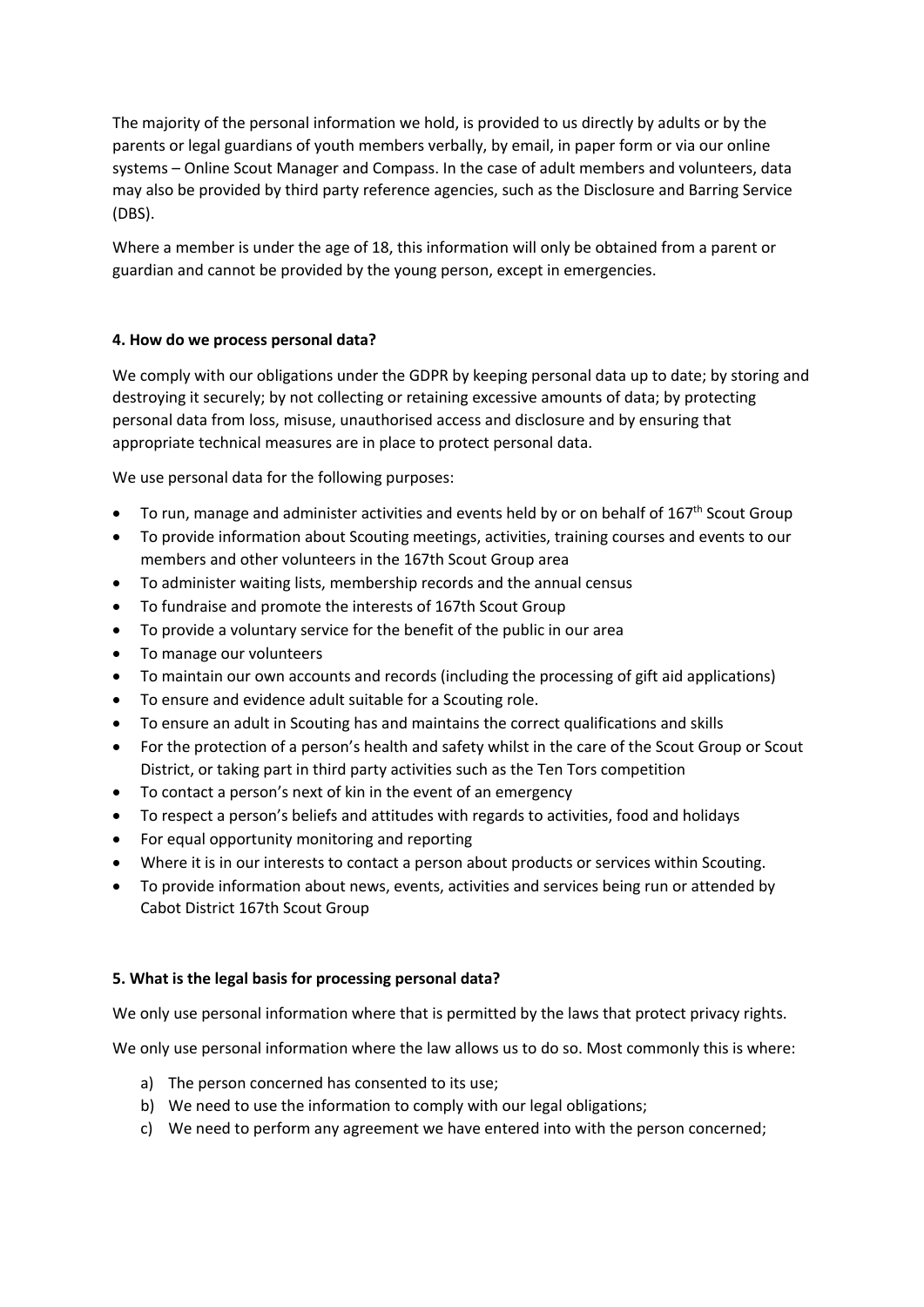d) The processing is necessary for the legitimate interests of 167th Scout Group or a third party unless there is a good reason to protect the personal data which overrides those legitimate interests.

Please note that we may process personal information without the knowledge or consent of the person concerned where this is required or permitted by law.

Data protection legislation identifies certain "special categories" of data, including information about race or ethnicity, religious beliefs, sexual orientation, medical conditions, and criminal convictions. We may use such information in the following ways:

- a) We may use information about physical or mental health, or disability status, to ensure the health and safety of the person concerned, and to provide appropriate adjustments;
- b) We may use information about race or national or ethnic origin, religious, philosophical or moral beliefs, or sexual life or sexual orientation, to ensure meaningful equal opportunity monitoring and reporting;
- c) We will usually only collect information about criminal convictions if it is appropriate given the nature of the role and where we are legally permitted to do so. Where appropriate, we may collect information about criminal convictions as part of the adult recruitment process or we may be notified of such information directly by the person concerned or others in the course of the person concerned undertaking the role.

## **6. How we store personal data**

We generally store personal information in one of two secure digital online database systems, where access to that data is restricted and controlled. There are certain circumstances where data is also held on a local PC and on paper forms, both of which are stored securely.

## *Electronic records*

Compass is the online membership system of The Scout Association, this system is used for the collection and storage of adult personal data.

Online Scout Manager is an online membership system run by Online Youth Manager Ltd, this is a secure membership database where we store the personal information of adults and youth members for the day to day running of District

## *Activities*.

In addition, we hold some personal data on local spreadsheets / databases on Leaders' electronic equipment to which access is restricted and controlled through password protection.

We collect data before a young person joins the  $167<sup>th</sup>$  and hold it in a waiting and section spreadsheets. Further data is collected from Beaver, Cub and Scouts (sign up and contact form), Volunteers, Leaders (submitting attendance, health and accident forms)

## *Printed records and event data*

Paper is still used to capture and retain some data for example the following:

- Events consent from parents
- Health and contact records forms (for events and annual review)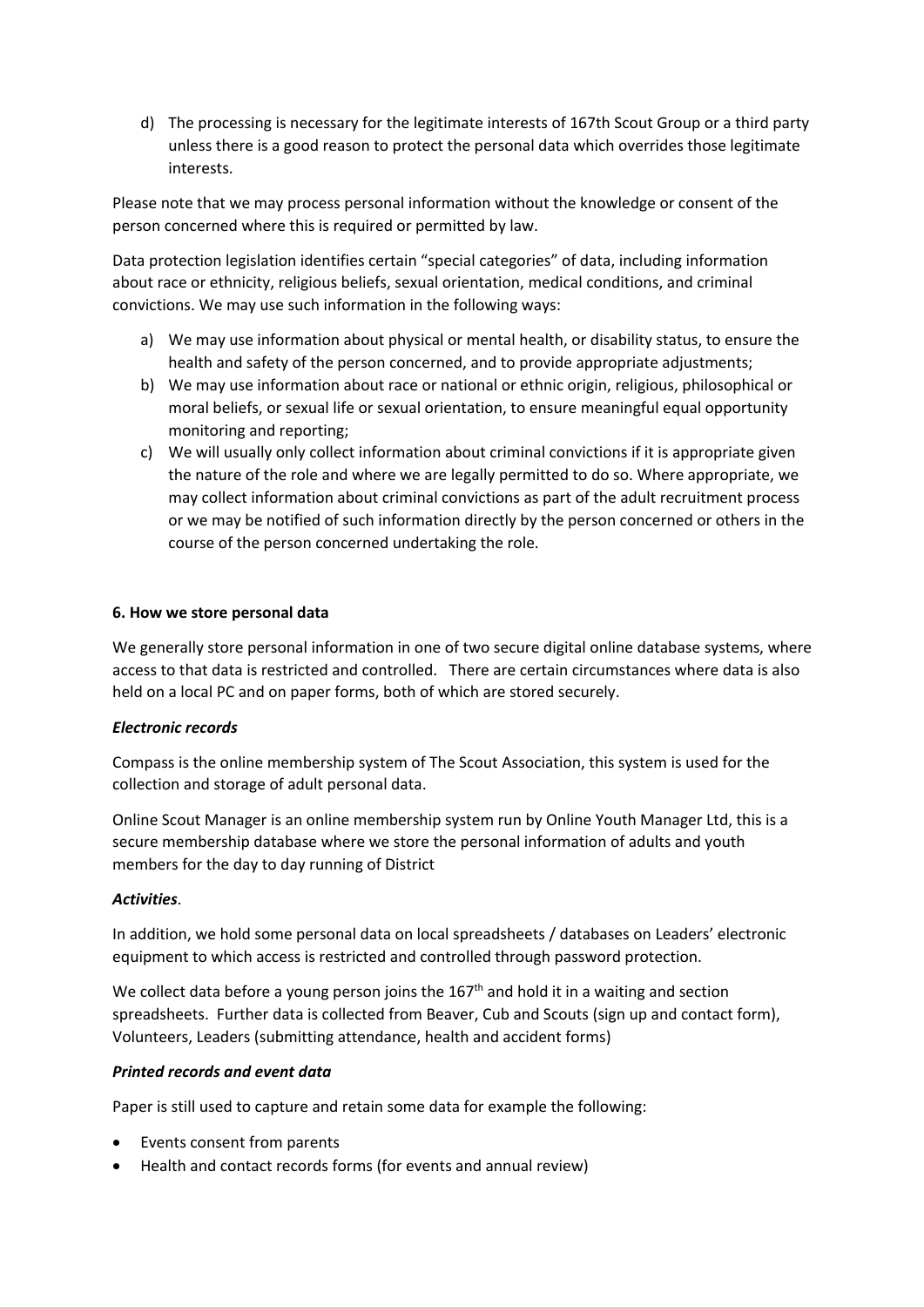- Accident and first aid incidents
- Events coordination with event organisers
- Award notifications/nominations

## *Events*

Throughout the year the 167<sup>th</sup> Scout Group will run a number of activities/events. Where it is necessary to fulfil our legal obligations, we will be required to potentially have a less secure means to access personal information, such as printouts of personal contacts and medical information, (including specific event contact forms), rather than relying on secure digital systems, as often the events are held where internet and digital access will not be available. We will minimise the use of paper to only what is required for the event / camp.

We will ensure:

- a) Transfer of paper is secure, such as physical hand to hand transfer or registered post;
- b) Paper forms are securely destroyed after use;
- c) Secure destruction will be through a shredding machine or securely burned;
- d) The paper records are always kept secure; and
- e) If transferred to somebody, we will audit that they return them when the event is complete.

#### *Awards*

Sometimes we may nominate a member for national award (such as Queens Scout or Duke of Edinburgh award). Such nominations would require us to provide contact details to the awarding organisation. This is most often done on paper via signed for post.

## **7. Sharing and transferring personal information**

We will share personal information with adults holding a County or District appointment including Executive Members or individuals running a County or District event.

We will share personal information with others outside 167th Scout Group where we need to meet or enforce a legal obligation. This may include The Scout Association and its insurance subsidiary "Unity", local authority services and law enforcement.

We will never sell personal information to any third party for the purposes of marketing.

Sometimes we may nominate a member for national award (such as Scouting or Duke of Edinburgh award). Such nominations would require us to provide contact details to that organisation.

Personal data will be treated as confidential. We will only share data with third parties outside of the organisation where there is a legitimate reason to do so (for example where an event is being run or hosted by a third party). Where possible we will take steps to anonymise the data we provide.

Where personal data is shared with third parties, we will seek assurances that personal data will be kept confidential and that the third party fully complies with the General Data Protection Regulations (GDPR).

#### **8 Third Party Data Processors**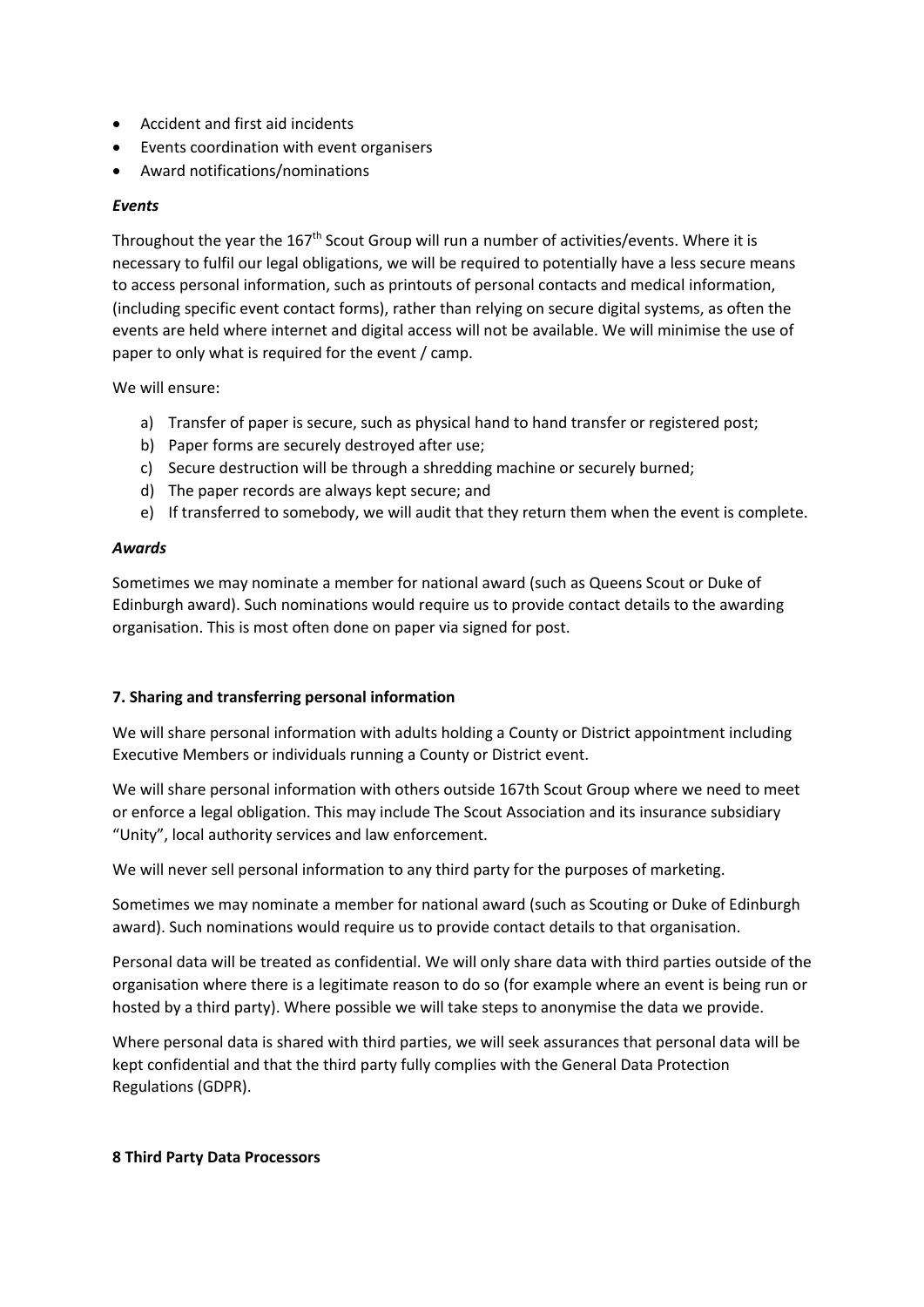Cabot District 167th Scout Group engages the services of the following third-party data processors:

- The Scout Association via its adult membership system "Compass" which is used to record the personal information of leaders, adults and parents who have undergone a Disclosure and Barring Service (DBS) check and more information is available at https://scouts.org.uk/privacypolicy/
- Atlantic Data, the company acting on behalf of The Scout Association to process DBS checks and more information is available here https://policydocuments.disclosures.co.uk/Privacy\_Statement.pdf
- Online Youth Manager Ltd (Online Scout Manager) which is used to record the personal information, badge records, event and attendance records etc. of youth members. We have a data processing agreement in place with online youth manager and more information is available at https://www.onlinescoutmanager.co.uk/security.php
- GoCardless manage all of the direct debit payments via OSM and will themselves collect and store personal data relating to parents, bank account details, etc. and more information is available here https://gocardless.com/legal/privacy

Our third-party service providers are required to take appropriate security measures to protect personal information in line with our policies. We do not allow our third-party service providers to use personal data for their own purposes. We only permit them to process personal data for specified purposes and in accordance with our instructions.

## **9 Automated decision making**

Cabot District 167th Scout Group does not have any automated decision-making systems

# **10 Transfers outside the UK**

Cabot District 167th Scout Group will not transfer personal information outside of the UK, except where an event is taking place outside of the UK and it is necessary to provide personal information to comply with our legal obligations, although generally such an event will have its own data collection form which will be securely held and disposed of after the event.

## **11. How do we protect personal data?**

We take appropriate measures to ensure that the information disclosed to us is kept secure, accurate and up to date and kept only for as long as necessary for the purpose for which it is used.

## **12. How long do we keep personal data?**

We will only retain personal information for as long as we consider it necessary to fulfil the purposes we collected it for, including for the purposes of satisfying any legal, accounting, or reporting requirements. To determine the appropriate retention period for personal data, we consider the amount, nature, and sensitivity of the personal data, the potential risk of harm from unauthorised use or disclosure of personal data, the purposes for which we process personal data and whether we can achieve those purposes through other means, the applicable legal requirements and other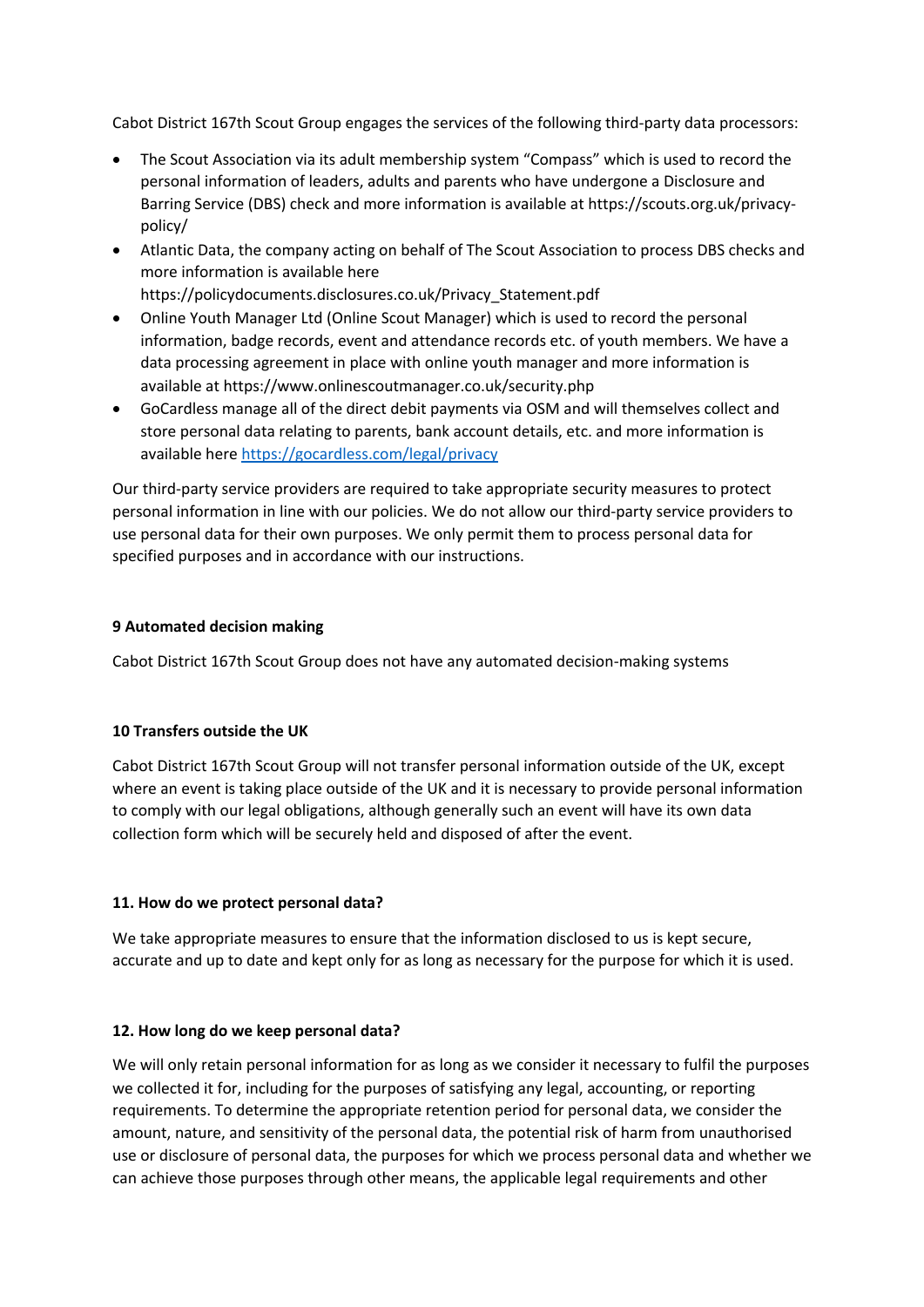factors that we consider relevant. In some circumstances we may anonymise personal information so that it can no longer be associated with the person concerned, in which case we may use such information without further notice.

In general, we will retain personal information, throughout the time a person or his or her child(ren) are a member of 167<sup>th</sup> Scout Group. Usually we will retain full personal information for a period of one year after you have left and in a much more limited form (just name, badge and attendance records) for a period of up to 15 years (or until the age 21) to fulfil our legal obligations for insurance and legal claims. We will also keep any Gift Aid Claim information for the statutory 7 years as required by HMRC (which may be beyond age 21). We retain details of accident and first aid incidents involving young people until they are age 21.

## **13. Your rights and your personal data**

You have the right to object to how we process your personal information. You also have the right to access, correct, sometimes delete and restrict the personal information we use. In addition, you have a right to complain to us and to the data protection regulator.

Unless subject to an exemption under the GDPR, you have the following rights in certain circumstances with respect to your personal data:

 The right to be informed: you have a right to know how your data will be used by Cabot District 167th Scout Group.

The right to access your personal data.

 The right to rectification: this means you can update your data if it is inaccurate or if something is missing. You can view and edit your personal information directly on our online membership systems Online Scout Manager and Compass.

 The right to erasure: this means that you have the right to request that we delete any personal data. There are some exceptions, for example, some information can be held for legal reasons.

 The right to restrict processing; if you think there's something wrong with the data being held about you, or you aren't sure if we are complying to rules, you can restrict any further use of your data until the problem is resolved.

 The right to data portability: this means that if you ask us we will have to share your data with you in a way that can be read digitally – such as a pdf. This makes it easier to share information with others.

 The right to object: you can object to the ways your data is being used. This should make it easier to avoid unwanted marketing communications and spam from third parties.

 Rights in relation to automated decision making and profiling: this protects you in cases where decision are being made about you based entirely on automated processes rather than a human input.

Please contact our Secretary if you have any questions.

#### **14. Further processing**